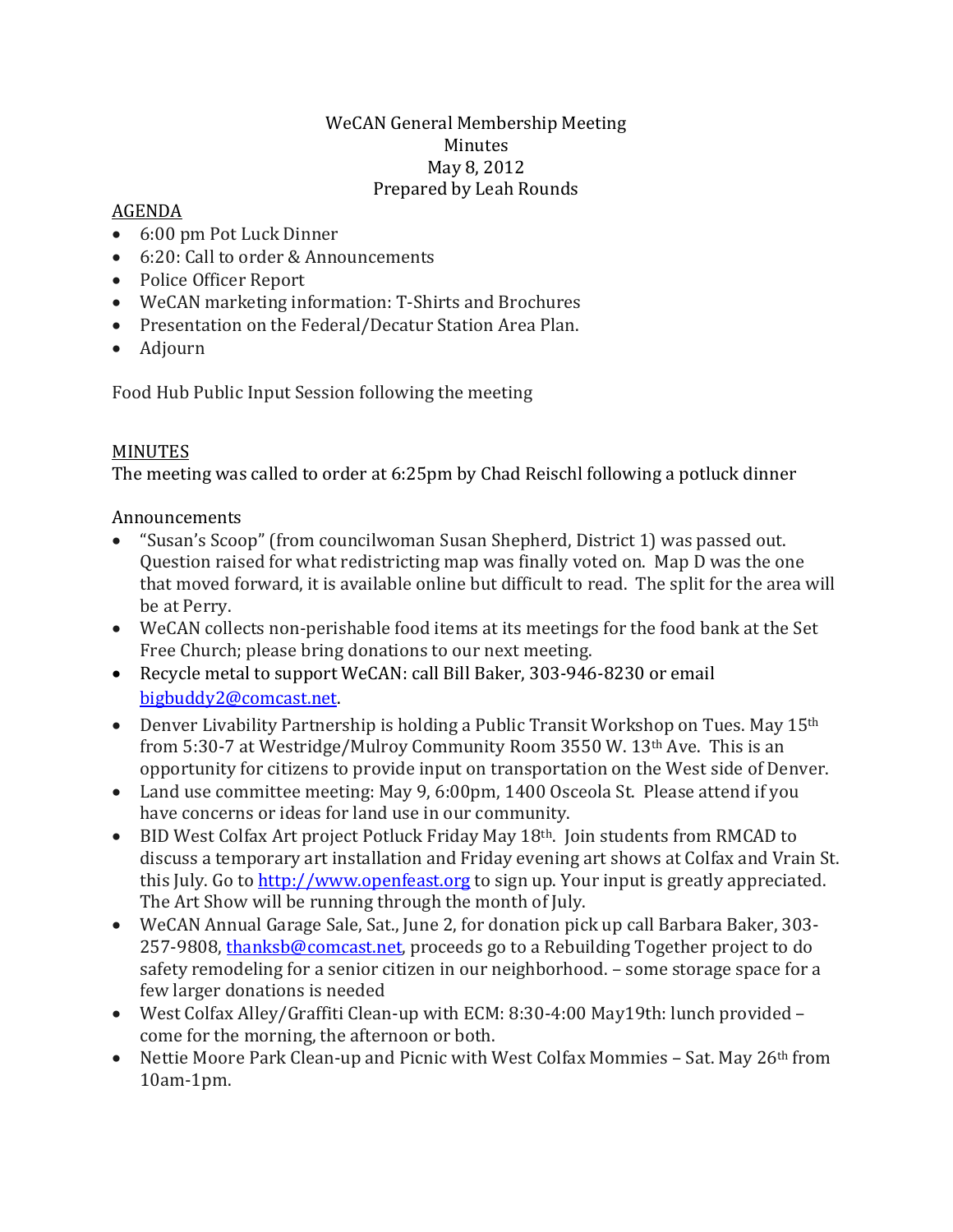- WeCAN board of Directors meeting on May 16, 6:00 downstairs. All are welcome. This meeting will likely be held at 1368 Perry because Confluence Ministries will be replacing its window.
- Next meeting June 12<sup>th</sup>: Focus on Transit: RTD and Public Works

Denver Police Officer Jay Wittenberg

- Jay is our neighborhood officer, his contact cell is 720-641-0294
- Jay passed out the crime statistics comparing March 2011 to March 2012. Overall there has been a decrease of 14% in the crime rate over last year.
- Currently there are several houses with narcotic situations going on, DPD will be pulling a warrant on one in the next few days.
- Theft of motor vehicles increase to 10% (8% last year), reminder to keep everything locked and out of sight in your car.
- With summer coming up, reminder to keep doors, windows, etc. locked when you leave your house.
- Questions on vendors selling door-to-door All vendors should be wearing a visible ID with the person's name and vendor number. Call DPD or Jay if they do not have an ID and do not answer the door.
- Concerns were raised over a man biking along 14<sup>th</sup> puling several trashcans that are linked together who has been blocking traffic. Call Jay during his hours (Sun-Wed 2pm-midnight) if you see him go by.
- Concerns were raised over a kidnapping incident in the crime statistics hand-out. Jay didn't work on this case so he has no information to share, but many times these kidnapping incidences are the parent, especially since Jay hasn't heard about it.
- Concerns were raised over car lots parking cars on sidewalks on Saturdays. Jay took the company names down and will pass the information on to the Officers that work on Saturday to check out. They will receive parking tickets or possibly be towed. If a vehicles is not plated it cannot park on the street.

New Member Drawing – gift certificate for entrance to Lake Steam Baths

WeCAN Marketing (Ben Stetler)

- Goal by year's end is to register a total of 500 members, currently membership stands at just over 250. New registration card are now available, invited everyone to take some and reach out to your neighbors to sign them up. Have them sign the card and return it to you while you are there. Members receive email updates from WeCAN. Denver gives RNO's (such as WeCAN) recognitions when issues are brought up (such as defeating the signage at Sports Authority field). With more registered members, WeCAN's voice will be that much more power and have more clout when dealing with neighborhood issues.
- WeCAN T-Shirts are now available for \$10 each; with all profits going back into WeCAN's general budget. Encouraged everyone to wear them on clean-up day.

Barbara Frommel from the city planning department presented information on the Federal/Decatur station plan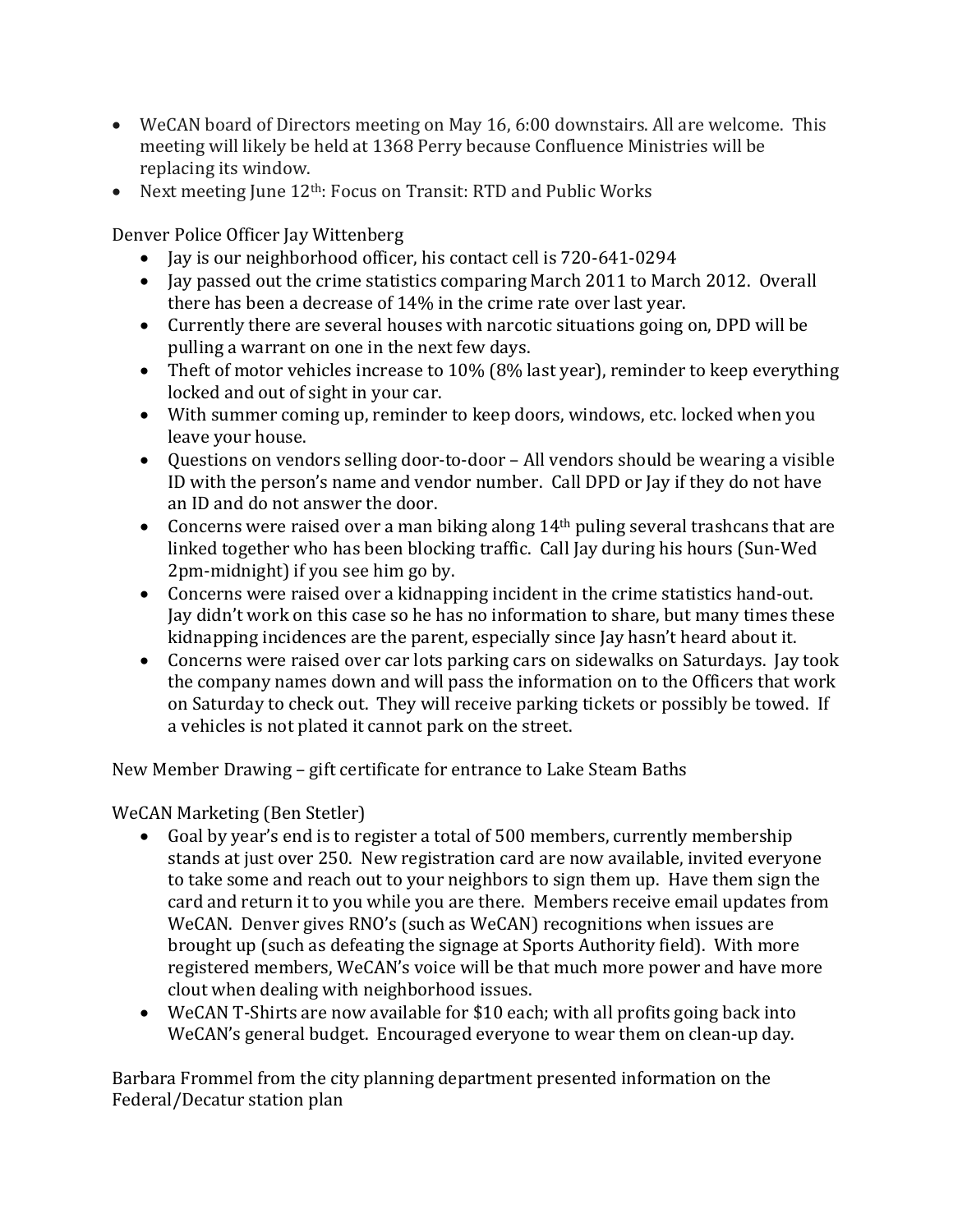- Received a \$3million grant from the Federal government to future plan for the West Denver area. Currently working on a plan for the Sun Valley neighborhood by the Rude Rec Center. With the light rail station coming there is expected growth in the area, and the idea is to come up with a plan for land use, walk ability, connecting the stadium, river front access, etc. in that area.
- It will be a 2 year planning process with other Denver partners, one is the Denver Housing Authority
- Plan is looking at a  $\frac{1}{2}$  mile area around the light rail station. This is roughly 8<sup>th</sup>-17<sup>th</sup> and Knox to I-25, but there are larger connections as well (such as the Federal business district and Auraria campus).
- They will be doing market analysis of the area with public engagement, and doing a study of the Federal/Colfax interchange. The interchange is designed to move traffic through quickly, and does not easily allow for biking and walking. It takes up 30 acres of land, and it is a hard place for businesses to develop. Doing a study to see if there is a way to move traffic through while improving walking and biking.
- Right now they are doing a general plan, based on large-scale development concepts and as they get closer to a fixed plan they will focus more on the smaller areas inside the area and create a development plan.
- There have been 2 public meetings. June  $12<sup>th</sup>$  is the next meeting with a time and location still TBD. They are getting closer to presenting their development ideas.
- There will be outreach at RNO meetings. The website [\(www.denvergov.org/decaturfederal\)](http://www.denvergov.org/decaturfederal) is kept up to date with videos, draft plan goals, first draft maps (that will improve connectivity of Irving/Colfax and  $17<sup>th</sup>/Federal$  intersections, the open space in that area, and those points as gateways into communities)
- Workshop on May  $15<sup>th</sup>$  at Rude Rec Center at 1-3pm. Will be looking at the riverfront, greenway, and adjacent buildings/development and what other cities have done and what works for their riverfronts.
- Questions raised about the station at Knox that will be without parking. This area hasn't been on the radar yet, but it doesn't mean it won't be in the future. This will probably be an area they look at later, and WeCAN could get involved in this area. Concerns were raised over parking in the residential areas. There will be 2,000 parking spaces at the Federal/Decatur station (and more at the Sheridan station), and if parking becomes a problem they will probably look at a permit program for residents.
- They will be presenting concepts at the next two meetings. It is a planning study to make better decisions on the development for the area around the station. It is going to take a lot of study (including a CDOT study) to come up with a plan, so this is still a very far way away from actually being built. Will be making recommendations on what plans to follow.
- There are facebook and twitter account to follow progress on this plan.

Following the meeting there will be an input session on the Food Hub, a program to improve food access in the neighborhood.